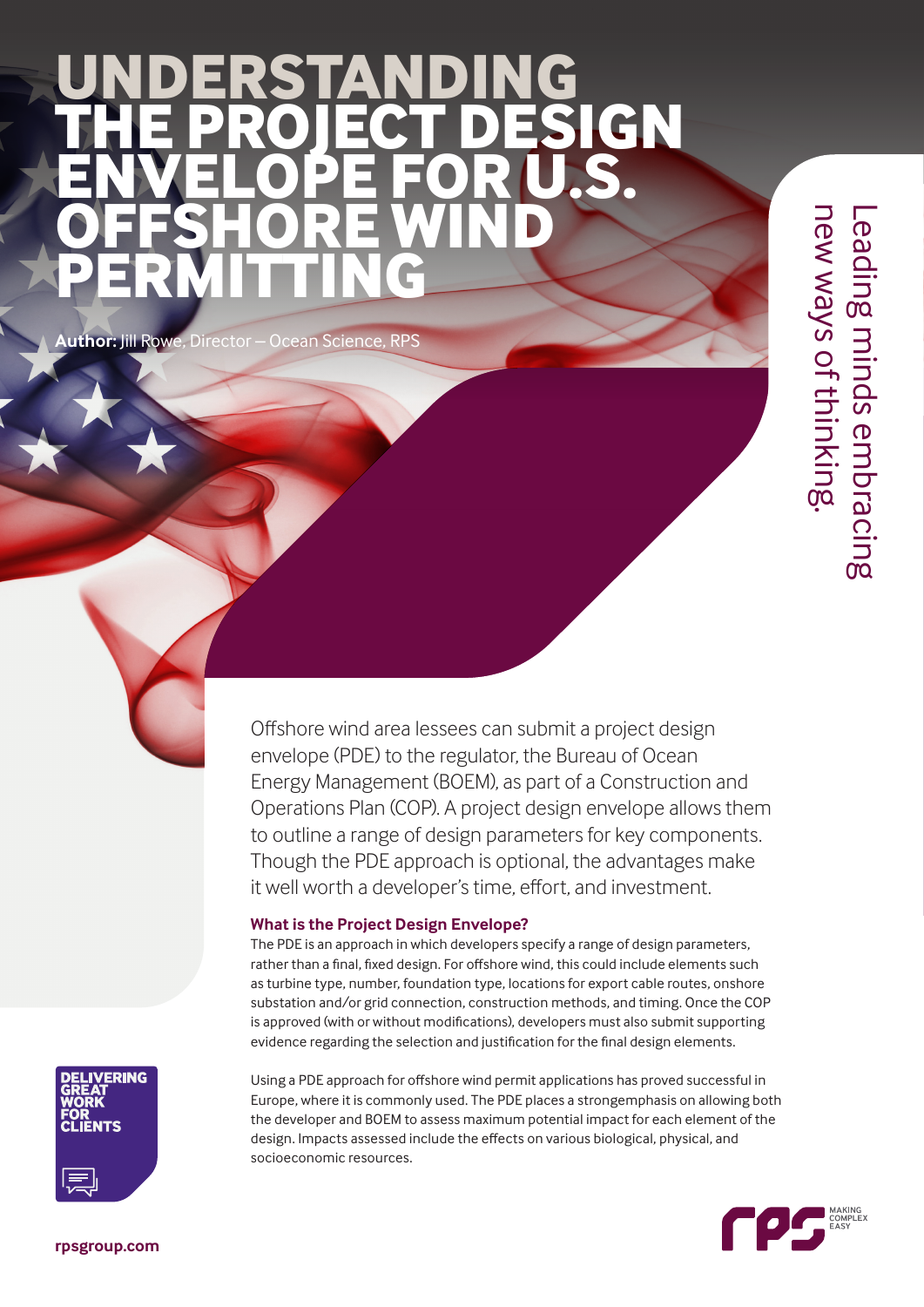## **Why is the Project Design Envelope a useful approach for offshore wind?**

Prior to 2017, the U.S. approvals process required developers to submit detailed, specific design proposals for their projects at an early stage. This approach has several disadvantages:

- · Although careful assessment of impacts is possible, it prevents adjustments to those plans – a difficulty when technologies are developing rapidly. Being locked into turbine locations, foundation types, sizes, etc. as specified in an early design plan means that projects could miss out on the flexibility to adapt and improve. Wind farm projects can take several years to develop – time enough for considerable technological change to take place.
- Baseline studies won't have been carried out at this early stage. It would be difficult to have confidence in a full design without information about site conditions, etc. in hand.

Post 2017, BOEM introduced the PDE as a voluntary element. By contrast with a non-PDE approach, this allows developers some flexibility, which helps to future-proof their projects.

### **The evolution of the PDE in U.S. offshore wind permitting**

From 2016 to 2017, RPS helped to assess whether phased approaches and PDE were the right processes for BOEM and the U.S. offshore wind industry, conducting a one-year study to investigate differences and lessons from the more established European offshore wind sector. **[The study report](https://www.boem.gov/sites/default/files/environmental-stewardship/Environmental-Studies/Renewable-Energy/Phased-Approaches-to-Offshore-Wind-Developments-and-Use-of-Project-Design-Envelope.pdf)  [\(available on the BOEM website\)](https://www.boem.gov/sites/default/files/environmental-stewardship/Environmental-Studies/Renewable-Energy/Phased-Approaches-to-Offshore-Wind-Developments-and-Use-of-Project-Design-Envelope.pdf)** was used to inform a Department of Interior (DOI) action to evaluate a Design Envelope Approach under the National Offshore Wind Strategy. As part of the study, we also ran workshops for BOEM and a selection of key stakeholders in the U.S. offshore wind industry, incorporating a hypothetical wind farm PDE scenario looking at maximum potential impacts on resources such as mammals and birds. This enabled BOEM to explore how the PDE would work when put into practice.

**Read more: [Investigating the project design](https://www.rpsgroup.com/company/news/phased-approaches-to-offshore-wind-developments-and-use-of-the-project-design-envelope/)  [envelope and phased approaches to offshore](https://www.rpsgroup.com/company/news/phased-approaches-to-offshore-wind-developments-and-use-of-the-project-design-envelope/)  [wind developments](https://www.rpsgroup.com/company/news/phased-approaches-to-offshore-wind-developments-and-use-of-the-project-design-envelope/)**

It's worth remembering that the approvals process for offshore wind in the U.S. is still in its relative infancy, likely to continue to mature. Processes may evolve still further **[under the Biden administration](https://www.rpsgroup.com/insights/energy/a-breath-of-fresh-air-revitalizes-the-us-offshore-wind-sector/)**, which has so clearly expressed its **[commitment to](https://www.whitehouse.gov/briefing-room/statements-releases/2021/03/29/fact-sheet-biden-administration-jumpstarts-offshore-wind-energy-projects-to-create-jobs/)  [renewable energy generation](https://www.whitehouse.gov/briefing-room/statements-releases/2021/03/29/fact-sheet-biden-administration-jumpstarts-offshore-wind-energy-projects-to-create-jobs/)**.

Also, while PDE is still optional in the U.S., it is prevalent in Europe. Adopting this method has the advantage of bringing the development approach in line with other regions, where it has been tried and tested. The use of a PDE may also be more likely if you are working with a European-based partner, as is more commonly the case than in the earliest days of U.S. offshore wind energy development.

It is likely that the first two offshore wind farm projects to be constructed in the U.S. will be Vineyard Wind I and South Fork. PDEs have been used in both of these projects.

## **Challenges of the PDE approach – and some solutions**

Due to the inclusion of multiple parameters, a PDE requires developers to carry out environmental assessments in a certain way and, importantly, to communicate these assessments carefully within your documentation, i.e. ensuring you have assessed the maximum scenario that could occur for every impact-causing factor. This ensures the outcomes are robust and that every scenario has been considered. When you come to build your wind farm project, it will have an equal or lesser impact than what is defined in your COP and/or 3rd Party Environmental Impact Statement (EIS).

To support the successful adoption of the PDE approach in your project, here are four tips to consider:

#### **1) Communications must keep the faith of your stakeholders**

Your assessments are more complex because different parameters will apply to different impacts, capturing the maximum design scenario of each. Therefore, it's vital to explain your PDE in a way stakeholders can understand, otherwise they could lose confidence in the robustness of your assessment.